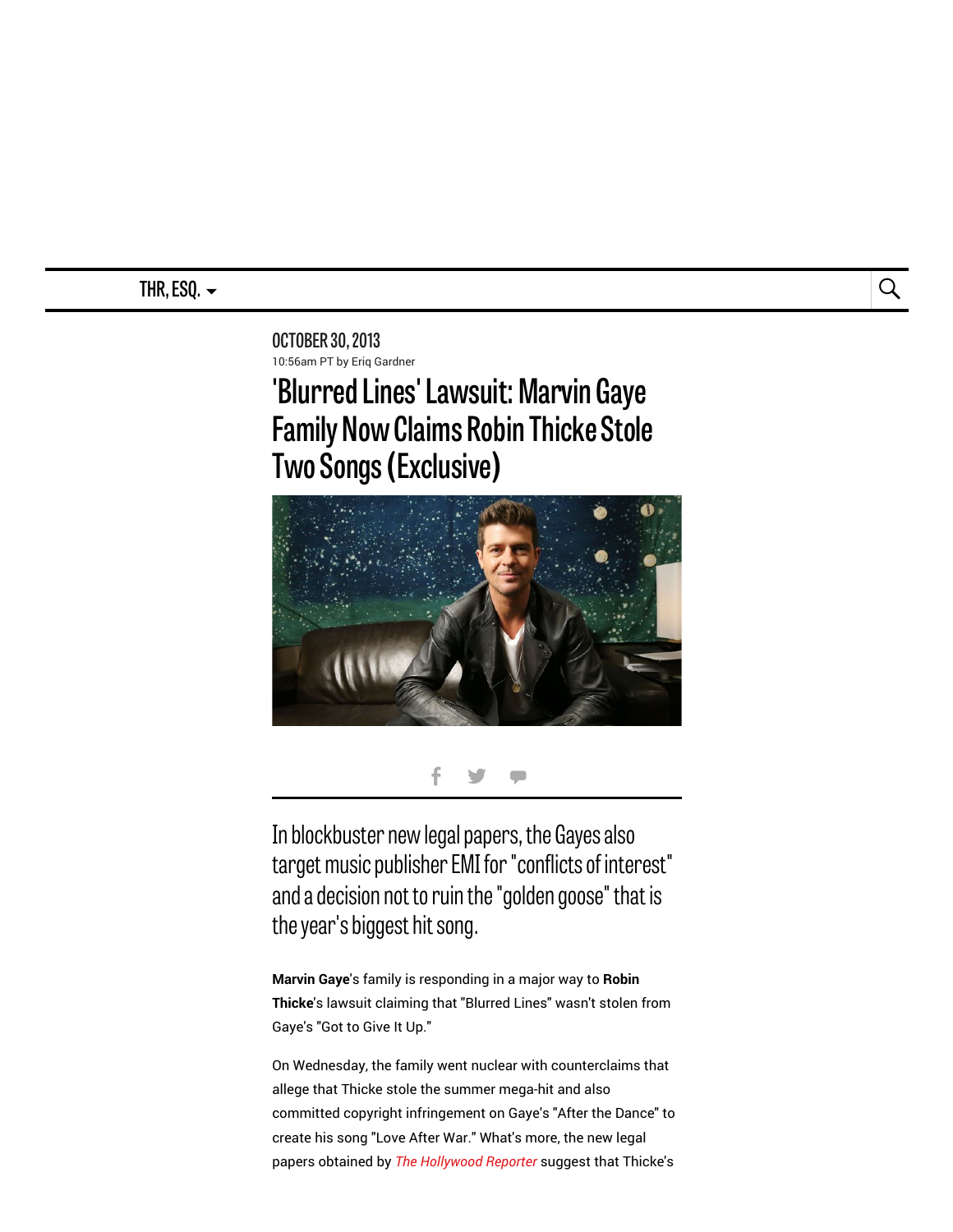"Marvin Gaye fixation" extends to additional songs in the Thicke repertoire.

Perhaps even more consequential, Gaye's family also has set its sights on EMI April, the song publisher now owned by Sony/ATV that has business relationships with both sides. According to the counterclaims, EMI has breached a contract and its fiduciary duty by failing to protect Gaye's songs, attempting to intimidate the family against filing any legal action, failing to remain neutral when faced with a conflict of interest and attempting to turn public opinion against the family. The penalty for those acts, says the Gaye family, should be that EMI loses all profits on "Blurred Lines" as well as rights to administer the song catalog of Gaye, known as the "Prince of Soul."

### [EARLIER:](http://www.hollywoodreporter.com/thr-esq/robin-thicke-sues-protect-blurred-607492) Robin Thicke Sues to Protect 'Blurred Lines' from Marvin Gaye's Family

This court battle was triggered in August when Thicke and his producers Pharrell Williams and Clifford Harris Jr. went to a California federal court with the aim of [preemptively](http://www.hollywoodreporter.com/thr-esq/robin-thicke-sues-protect-blurred-607492) protecting "Blurred Lines" from allegations that it was illegally derived from Gaye's song as well as Funkadelic's "Sexy Ways." Requesting declaratory relief, the plaintiffs stated that "being reminiscent of a 'sound' is not copyright infringement."

In the latest court papers, Frankie Gaye and Nona Gaye say that not only does the lawsuit concern "blatant copying of a constellation of distinctive and significant compositional elements of Marvin Gaye's classic #1 song," but that Thicke himself candidly admitted as much.

The Gayes point to prelitigation interviews given by Thicke to GQ and Billboard. To the first publication, Thicke said:

"Pharrell and I were in the studio and I told him that one of my favorite songs of all time was Marvin Gaye's 'Got to Give It Up.' I was like, 'Damn, we should make something like that, something with that [gro](http://www.hollywoodreporter.com/thr-esq/blurred-lines-lawsuit-marvin-gaye-651427#comment-1102736616)ove.' Then he started playing a little something and we literally wrote the song in about a half hour and recorded it."

But Thicke's tune supposedly changed after the lawsuit was filed. Here is a TMZ interview with the singer, quoted in the latest legal papers:

"Q: So, so, when you, when you wrote ["Blurred Lines"], do you like think of Marvin Gaye like when you write the music?

A: No."

The Gaye family quotes music critics at The New York Times, Vice,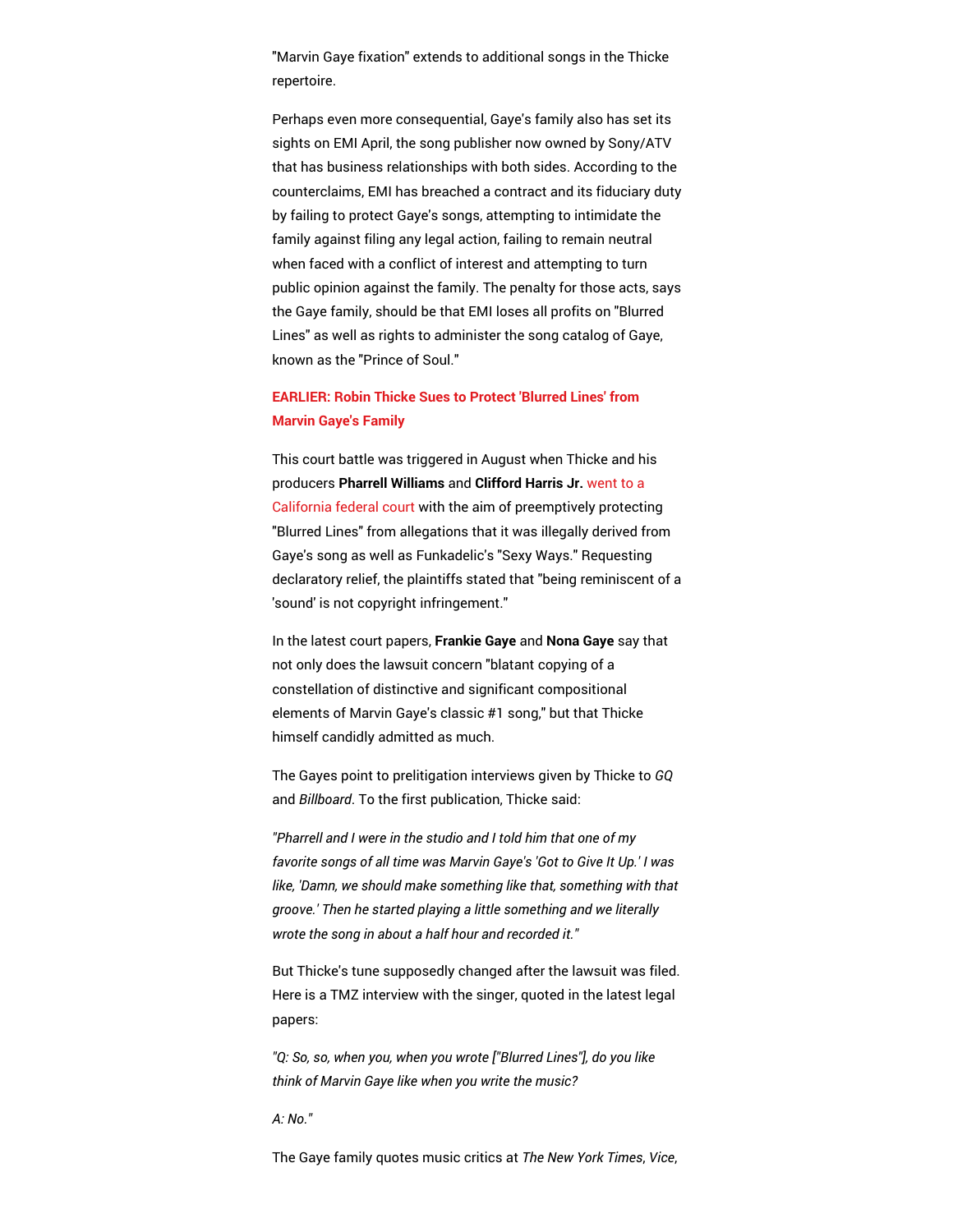Rolling Stone and Bloomberg Businessweek who have remarked about the Marvin Gaye resemblance in "Blurred Lines." The countersuit also presents an expert report by musicologist Judith Finell detailing "at least eight substantially similar compositional features" with Gaye's original. The similarities are said to encompass the signature phrase, vocal hook, backup vocal hook, their v[aria](http://www.hollywoodreporter.com/thr-esq/blurred-lines-lawsuit-marvin-gaye-651427#comment-1111338615)tions, and the keyboard and bass lines -- "far surpassing the similarities that might result from attempts to evoke an 'era' of music or a shared genre," according to the court papers.

While the countersuit makes the case that the public has detected Gaye in Thicke's other songs -- "including the similar bridge and identical lyrics from Marvin Gaye's 'I Want You' in Thicke's similarly-themed work, 'Make U Love Me' " -- it brings a second copyright infringement claim only over Thicke's "Love After War." That song is said to share a similar chorus, hook melody and more with Gaye's "After the Dance." (Listen below.)

If the countersuit against various parties including Universal Music and Geffen Records stopped there, it would be a noteworthy example of the legal issues that arise in [copyright](http://www.hollywoodreporter.com/thr-esq/robin-thickes-blurred-lines-marvin-620787) law in controversies over songcraft. But the Gaye family, represented by attorneys Richard Busch and Paul Duvall at King & Ballow, add more. In fact, what makes the case possibly precedent-setting is the allegations lodged against EMI.

EMI is the co-publisher of producing superstar Williams and is said to co-own and control "Blurred Lines." The Gaye family owns rights to "Got to Give It Up" and "After the Dance," but says it has assigned the rights to administer and protect those copyrights to EMI. Hence, a claimed conflict of interest.

According to the countersuit, EMI's "misconduct" includes failing to identify and raise claims based on entrusted Marvin Gaye copyrights, and after allegedly admitting that a claim was viable, "subsequently instructing its litigation attorney to intimidate the Gaye Family from filing an action by antagonistically warning that any lawsuit would be frivolous."

#### Read the counterclaim [here.](http://www.hollywoodreporter.com/sites/default/files/custom/Documents/ESQ/gayecounterclaim.pdf)

The Gaye family asserts that not only did EMI refuse to bring counterclaims after seeing a "renowned musicologist's report," but that it gave "strong biased support to the Blurred Writers."

#### Read the musicologist's report [here.](http://www.hollywoodreporter.com/sites/default/files/custom/Documents/ESQ/musicologyblurred.pdf)

To support the claim that EMI has breached its legal, contractual and ethical obligations, the Gaye family says that the chairman of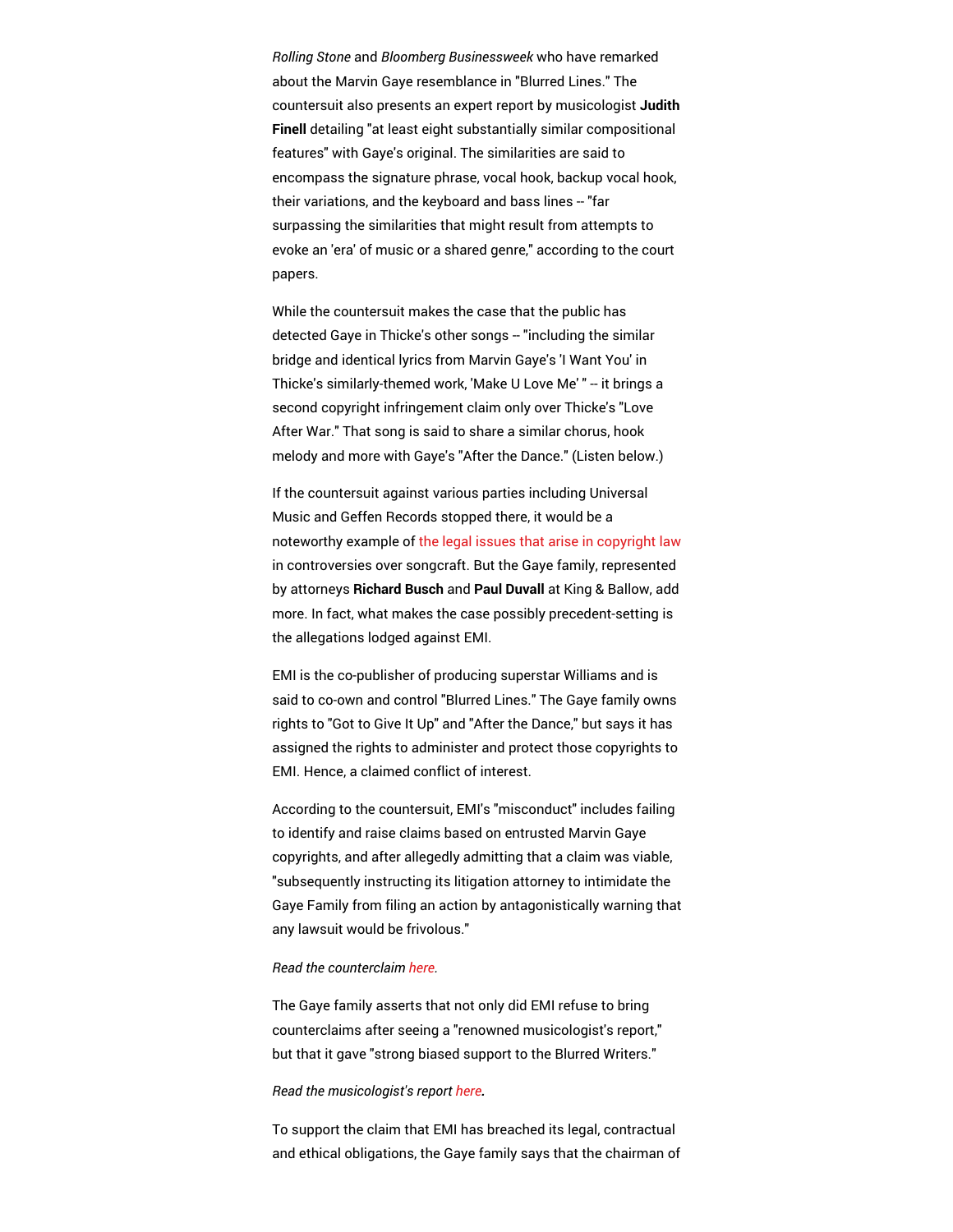EMI contacted its legal representative and accused the family of "ruining an incredible song," "killing the goose that laid the golden egg" and being responsible for "Blurred Lines" not receiving an MTV Video Music Award. He also allegedly complained that the lawsuit might kill any chances that Thicke would win a Grammy award for Song of the Year.

The Gaye family also accuses EMI and representatives of [Wil](http://www.hollywoodreporter.com/thr-esq/blurred-lines-lawsuit-marvin-gaye-651427#comment-1103402319)liams and Thicke of "the planting of a knowingly false story in the press that the Gaye Family supposedly turned down a "six figure [settlement,"](http://www.hollywoodreporter.com/thr-esq/blurred-lines-legal-battle-marvin-613551) (no such offer was made) in order to make them appear unreasonable."

This is intolerable, say the counter-claimants.

"Not only did EMI fail to bring this action, which is necessary to carry out EMI's duties to protect the Gaye Family's copyrights," says the countersuit, "EMI attempted to dissuade the Gaye Family from pursuing this action by repeated threats and tactics to intimidate the Gaye Family and its representatives."

Now a contractual rescission is demanded in light of EMI's alleged decision to take no action on the "golden goose" that is Robin Thicke's hit. (Sony/ATV is one of the counter-defendants.)

"The EMI Defendants control approximately thirty percent (30%) of the music publishing market throughout the world," says the family's court papers. "Accordingly, there is a strong likelihood that conflicts of interest, such as the one in the present case, will arise again between the EMI Defendants and the Gaye Family. Based upon the blatant and egregious breach of the EMI Defendants' fiduciary duty and their covenant of good faith and fair dealing, the EMI Defendants have proven that they cannot be trusted to remain neutral and impartial, and that they are unworthy of the level of trust and professional conduct which is required of a copyright administrator charged with protecting the Gaye Family's important interests in copyrighted works created by Marvin Gaye."

The countersuit adds, "The Gaye Family should not be compelled to remain in this contractual relationship."

Howard King, attorney for the Thicke camp, gave The Hollywood Reporter this response:

"Plaintiffs anticipated a baseless counterclaim for copyright infringement when they filed their original complaint for declaratory relief, so no surprise there. What is surprising in their press-release-disguised-as-a-complaint (much of which will eventually be stricken by the court) is their acknowledgment that